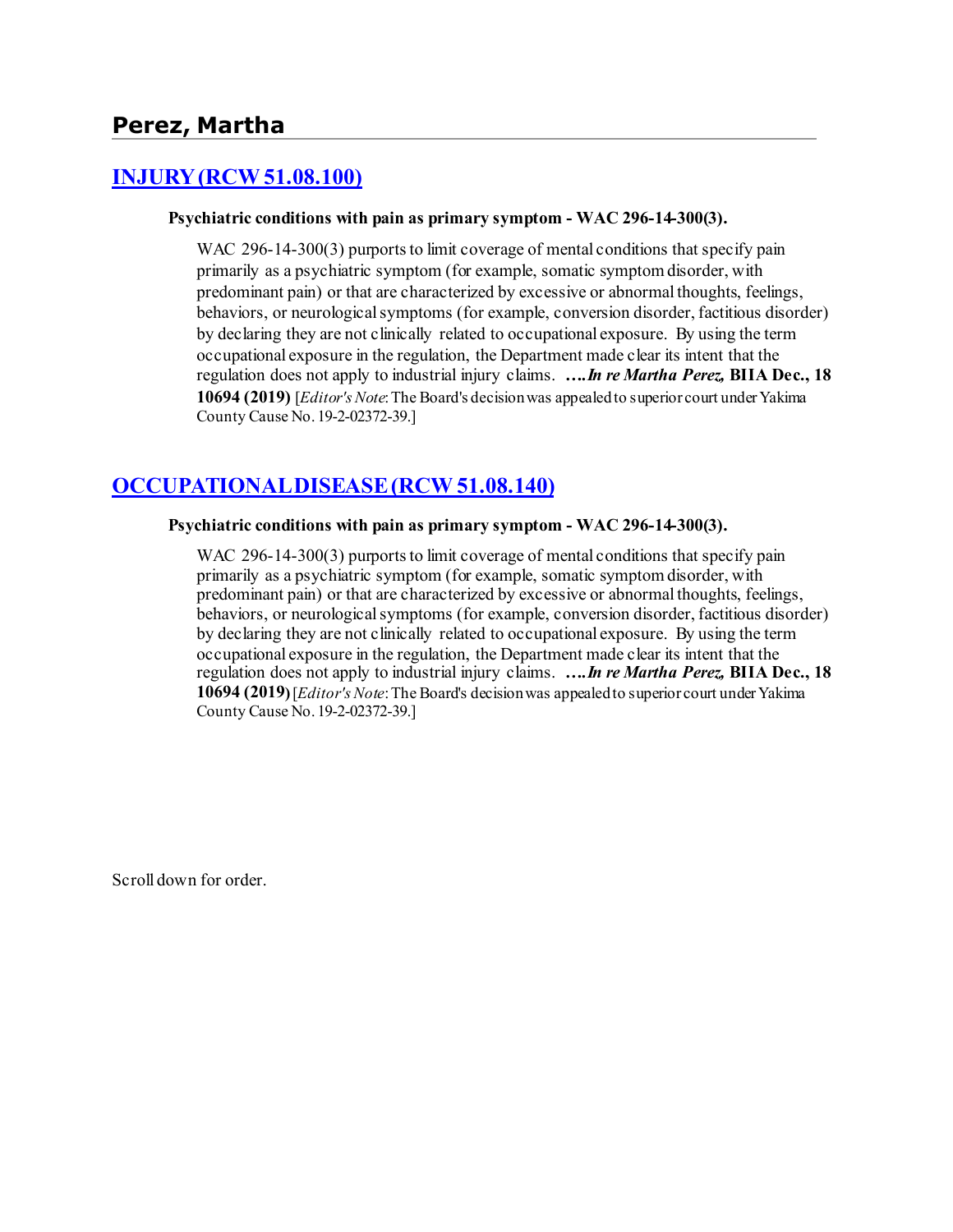#### **BEFORE THE BOARD OF INDUSTRIAL INSURANCE APPEALS STATE OF WASHINGTON**

**)**

### **IN RE: MARTHA E. PEREZ ) DOCKET NOS. 18 10694 & 18 10695**

## **CLAIM NO. AZ-05225 ) DECISION AND ORDER**

In 2016, Martha Perez was injured while working for Inspire Development Centers. The Department of Labor and Industries allowed her claim as an industrial injury. In two orders, the Department assessed an overpayment for time-loss compensation benefits for a period and closed the claim without an award for permanent partial disability. Ms. Perez contends that the Department should have accepted responsibility for her somatic symptom disorder under this claim. Both Ms. Perez and the Department filed motions for summary judgment. Our industrial appeals judge granted the summary judgment in favor of Ms. Perez and reversed and remanded the orders with direction to accept somatic symptom disorder and major depressive disorder as proximately caused by the industrial injury and ordered the Department to pay back time-loss compensation. We agree with the ultimate outcome that our industrial appeals judge reached. But we granted review to explain the extent of our application of *In re Sabir Velicanin*. <sup>1</sup> The Department's orders are **REVERSED AND REMANDED** to the Department to accept somatic syndrome disorder and pay time-loss compensation benefits from October 9, 2017, through January 12, 2018.

### **DISCUSSION**

These appeals involve several issues including time-loss compensation/overpayment, treatment, permanent partial disability, and total permanent disability. The parties filed motions for summary judgment. They stipulated that the claimant had major depressive disorder proximately caused by the industrial injury that required medical treatment and was entitled to time-loss compensation benefits from October 9, 2017, through January 12, 2018. The parties further agreed that the Department orders dated January 11, 2018, and January 12, 2018, should be reversed and remanded to the Department to pay time-loss compensation benefits from October 9, 2017, through January 12, 2018; allow major depressive disorder as a condition proximately caused by the industrial injury; provide further proper and necessary medical treatment; and take other action as indicated by the law and the facts. Pursuant to WAC 263-12-1180(2) (b), the parties waived hearing and oral argument.

In its motion for summary judgment, the Department argued that it has broad authority to establish and adopt rules governing the administration of Title 51 of the RCW. The Department

l 1 *In re Sabir Velicanin,* Dckt. No. 15 22887 (May 15, 2017).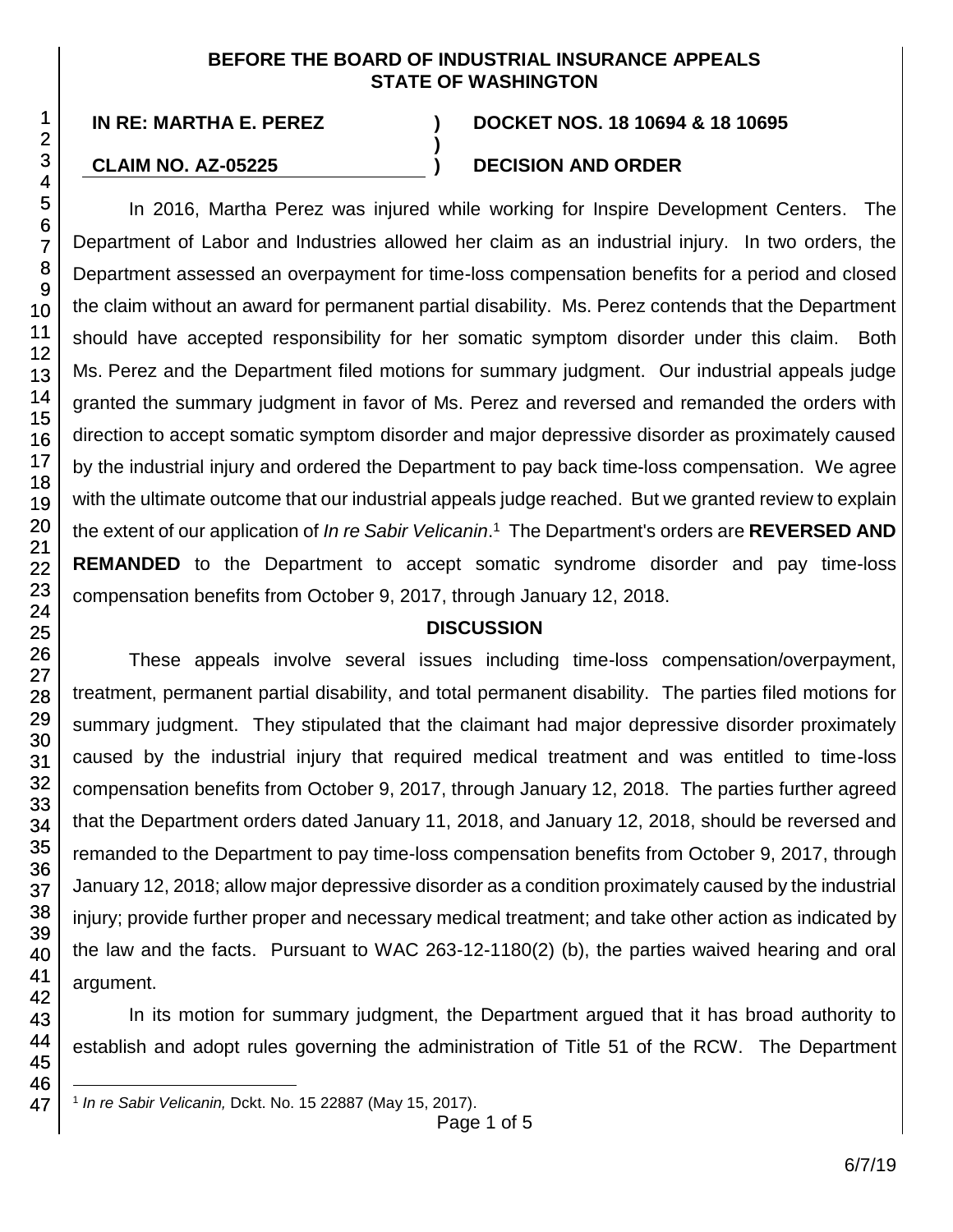contends that in 2015, it made an interpretive and clarifying change to WAC 296-14-300 following the 2013 DSM 5 that adopted language to WAC 296-14-300(3) that the Department believes eliminated pain disorder from the psychological disease category, an act that also precluded it from allowing claims for somatic symptom disorder. WAC 296-14-300(3) states:

Mental conditions or mental disabilities that specify pain primarily as a psychiatric symptom (e.g., somatic symptom disorder, with predominant pain), or that are characterized by excessive or abnormal thoughts, feelings, behaviors or neurological symptoms (e.g., conversion disorder, factitious disorder) are not clinically related to occupational exposure.

The amendment to WAC 296-14-300(3) became effective in October 2015. The Department indicated the amendment is a legislative change and applies prospectively.

Ms. Perez contends that the declaration of Ronald Early, M.D., shows that her condition was proximately and directly related to the industrial injury. She also argued that the Department lacked authority to enact legislation or amend WAC 296-14-300 because the change it previously made reflected a significant legislative change and not the interpretive clarifying action that the Department claimed. As a result, Ms. Perez concluded that the Department didn't follow the process for enacting legislative changes as set out in Title 34.05, so its legislative changes to WAC 296-14-300 are invalid.

The sole question for the Board is whether WAC 296-14-300(3) precludes the Department from allowing Ms. Perez's somatic symptom disorder as a matter of law. We hold that it does not.

On February 1, 2016, the Department allowed this claim for an industrial injury. An **injury** is a term defined in RCW 51.08.100. WAC 296-14-300(3) doesn't apply to cases involving industrial injuries. As written, WAC 296-14-300(3) applies only to **occupational exposures**. Although the term **occupational exposure** isn't defined anywhere in Title 51, it is certain that the Department didn't intend to have the regulation apply to industrial injury claims or it would have used precise language and the term **injury** in the WAC. When a legislating body inserts a provision in only one of two statutes or regulations that deal with a closely related subject, courts construe the omission as deliberate rather than inadvertent. In other words, by using the term **occupational exposure** in the regulation, the Department made clear its intent that the regulation does not apply to industrial injury claims. Because the plain language of WAC 296-14-300(3) does not apply to industrial injury claims,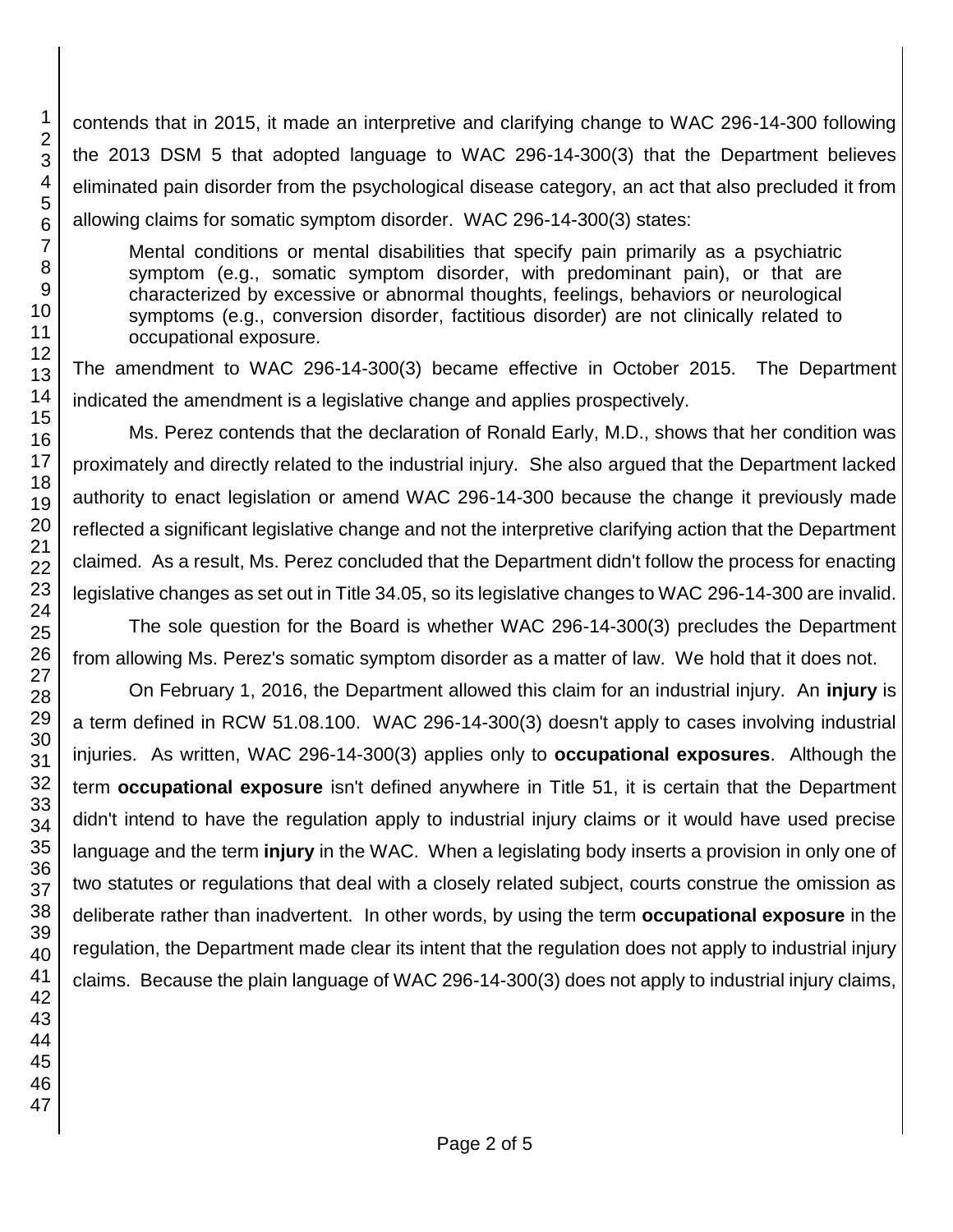it is not necessary here to reach the question whether the Department had authority to promulgate the regulation.<sup>2</sup>

# **DECISION**

- 1. In Docket No. 18 10694, the claimant, Martha E. Perez, filed an appeal with the Board of Industrial Insurance Appeals on January 30, 2018, from an order of the Department of Labor and Industries dated January 11, 2018. In this order, the Department assessed an overpayment of \$1,847.88 for the period October 9, 2017, through October 26, 2017.
- 2. In Docket No. 18 10695, the claimant, Martha E. Perez, filed an appeal with the Board of Industrial Insurance Appeals on January 30, 2018, from an order of the Department of Labor and Industries dated January 12, 2018. In this order, the Department ended time-loss compensation benefits as paid through October 8, 2017, and closed the claim without an award for permanent partial disability.
- 3. The Department orders dated January 11, 2018, and January 12, 2018, are reversed and remanded to the Department to allow somatic symptom disorder and major depressive disorder as conditions proximately caused by the industrial injury, provide further proper and necessary medical treatment, pay time-loss compensation benefits from October 9, 2017, through January 12, 2018, and take further action as indicated by the law and the facts.

# **FINDINGS OF FACT**

- 1. On March 13, 2018, an industrial appeals judge certified that the parties agreed to include the Jurisdictional History in the Board record solely for jurisdictional purposes.
- 2. On February 1, 2016, Martha Perez sustained an industrial injury, as that term is defined in RCW 51.08.100.
- 3. The February 1, 2016 industrial injury proximately caused Martha Perez to develop major depressive disorder and somatic symptom disorder.
- 4. The February 1, 2016 industrial injury and its residuals precluded Martha from engaging in reasonably continuous gainful employment from October 9, 2017, through January 12, 2018.
- 5. As of January 12, 2018, Martha Perez's mental health conditions proximately caused by the industrial injury were not fixed and stable and required further proper and necessary medical treatment.

1

l <sup>2</sup> We decline to determine whether WAC 296-14-300 is valid at this time. However, the claimant's argument that the Department failed to follow the process in Title 34.01 may have merit. Further Board review on this issue is inevitable and we urge the Department to review the WAC and its promulgation history because it may not withstand closer scrutiny in an occupational disease context.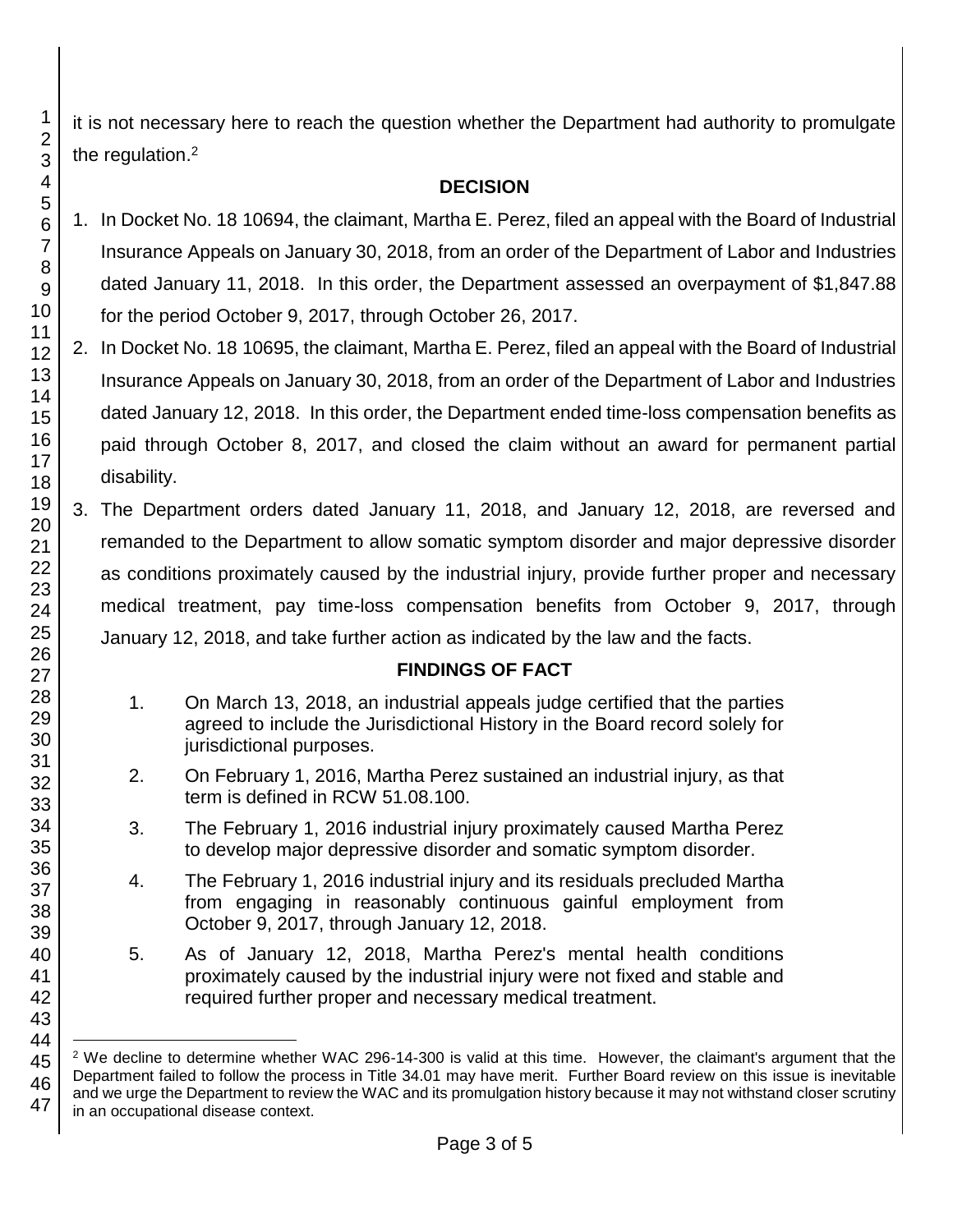6. The pleadings, evidence, and stipulations submitted by the parties demonstrate there is no genuine issue as to any material fact in this appeal.

#### **CONCLUSIONS OF LAW**

- 1. The Board of Industrial Insurance Appeals has jurisdiction over the parties and subject matter in these appeals.
- 2. Martha Perez is entitled to a decision as a matter of law as contemplated by CR 56.
- 3. WAC 296-14-300(3) does not apply to Martha Perez's claim for industrial injury as defined in RCW 51.08.100.
- 4. The Department's Motion for Summary Judgment made pursuant to CR 56 is denied.
- 5. The Claimant's Cross-Motion for Summary Judgement made pursuant to CR 56 is granted.
- 6. Major depressive disorder and somatic symptom disorder are compensable conditions under this claim pursuant to RCW Title 51.
- 7. From October 9, 2017, through January 12, 2018, Martha Perez was a totally temporarily disabled worker pursuant to RCW 51.32.090.
- 8. As of January 12, 2018, Martha Perez was entitled to further proper and necessary medical treatment pursuant to RCW 51.36.010.
- 9. The Department orders dated January 11, 2018, and January 12, 2018, are reversed and remanded to the Department to allow somatic symptom disorder and major depressive disorder as conditions proximately caused by the industrial injury; provide further proper and necessary medical treatment; pay time-loss compensation benefits from October 9, 2017, through January 12, 2018; and take further action as indicated by the law and the facts.

Dated: June 7, 2019.

BOARD OF INDUSTRIAL INSURANCE APPEALS<br>
UNDA L. WILLIAMS, Chairperson FRANKE. FENNERTY, JR., Member<br>FRANKE. FENNERTY, JR., Member<br>JACK S. ENG, Member